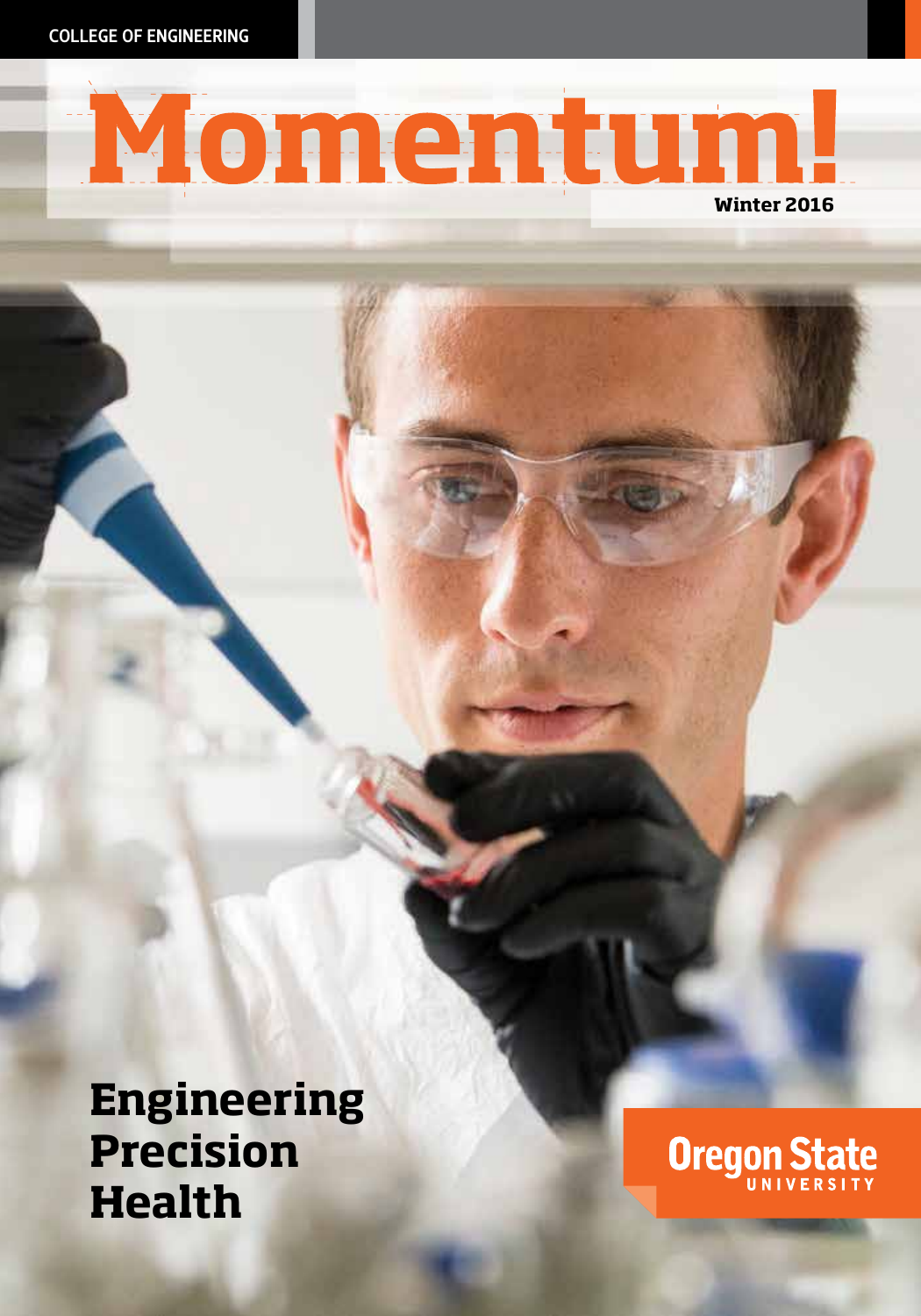# Momentum!

08

11

12

Biomechanical research promises increased mobility

New hope for treating sepsis

Beyond the findings: Research opportunity provides confidence for female engineering student

and decreased injury

**Winter 2016**

## 02

The evolution of bioengineering

### 04

Detecting cancer, tracking stress with micro-devices

### 06

Using paper-based microfluidics to empower patients

## $()^{\cdot}$

How data mining and machine learning are helping fight cancer and predict heart disease

#### FRONT COVER

Adam Higgins prepares a sample of endotoxinspiked blood to test a microchannel device.

#### EDITOR Thuy T. Tran

CONTRIBUTING WRITERS

Gregg Kleiner, Krista Klinkhammer, Marie Oliver, and David Stauth

#### GRAPHIC DESIGNER

Jack Forkey

#### COPY EDITOR Marie Oliver

(Clarity Writing & Editing)

#### PHOTOGRAPHER Karl Maasdam

#### BACK COVER

Jessalyn Imdieke and Anthony To, undergraduate students in Elain Fu's laboratory, cut plastic laminate components using a  $CO<sub>2</sub>$  laser to build microfluidic devices.

#### COLLEGE OF ENGINEERING

Oregon State University 101 Covell Hall Corvallis, OR 97331 541-737-3101 engineering.oregonstate.edu

Momentum! is published by the College of Engineering's Marketing and Communications group. Comments and questions about this publication can be sent to the editor at editor@engr.oregonstate.edu

## Advancing precision health at Oregon State

Advances in engineering, technology, and biomedicine are enabling rapid growth of an emerging field known as precision health — the tailoring of healthcare to individual patients instead of a one-size-fits-all approach. In his 2015 State of the Union address, President Obama announced the Precision Medicine Initiative, which promises to accelerate investments in research projects that advance the cause of precision health.

Biomedical engineering is integral to precision medicine, and Oregon State's bioengineers are at the forefront of interdisciplinary efforts to combine the power of engineering with the power of biomedical science. In this issue, we highlight the work of several researchers who are making inroads in this exciting field:

- Larry Cheng's diagnostics research is focused on detecting cancer biomarkers in the body's circulatory system to enable earlier diagnosis and targeted treatments for cancer patients. He is also developing technology to detect stress hormones in saliva, which could reduce accidents and injuries for professionals in high-stress occupations and help people with chronic illness better manage their health.
- Elain Fu's work with microfluidics promises to enable quick, accurate, simple-to-use paperbased medical tests that can be used for home healthcare management and in places in the world



where healthcare facilities and personnel are not readily available. It could also help with quick, more accurate, mobile diagnosis of medical conditions like influenza and malaria.

- Stephen Ramsey's work epitomizes the power of combining engineering and medicine. As a computer scientist and a biomedical scientist, he is applying computational tools like machine learning and data mining to look for key genetic codes at the molecular level. His collaborative research project with Shay Bracha in the College of Veterinary Medicine could help medical professionals fine-tune treatments for specific cancer subtypes.
- Ravi Balasubramanian's "robo-inspired" technology, which promises to make a real difference for people with hand injuries or disabilities, earned him an Outstanding Researcher Award from the National Institutes of Health. Now, by helping us to understand how the human brain learns to perform new tasks, patients may be able to recover more quickly and easily.
- Several researchers at Oregon State are applying microchannel technology to the seemingly intractable worldwide problem of sepsis. This interdisciplinary team has made advances that could sweep endotoxin molecules from a patient's blood quickly — much more quickly than antibiotics can work — potentially saving millions of lives.

We are thrilled about these innovative projects and the promises they hold for promoting people's health. We will continue to make investments that move us closer to our goal of becoming leaders in bioengineering research, and we will continue to involve undergraduate students like Miranda Raper in research to help make their transition from school to a career seamless. Be sure to read about Miranda's exciting research — she is an Oregon State Engineer™ in the making.

Go Beavs!

legt a delfort

Scott A. Ashford, Ph.D. Kearney Professor and Dean Oregon State University College of Engineering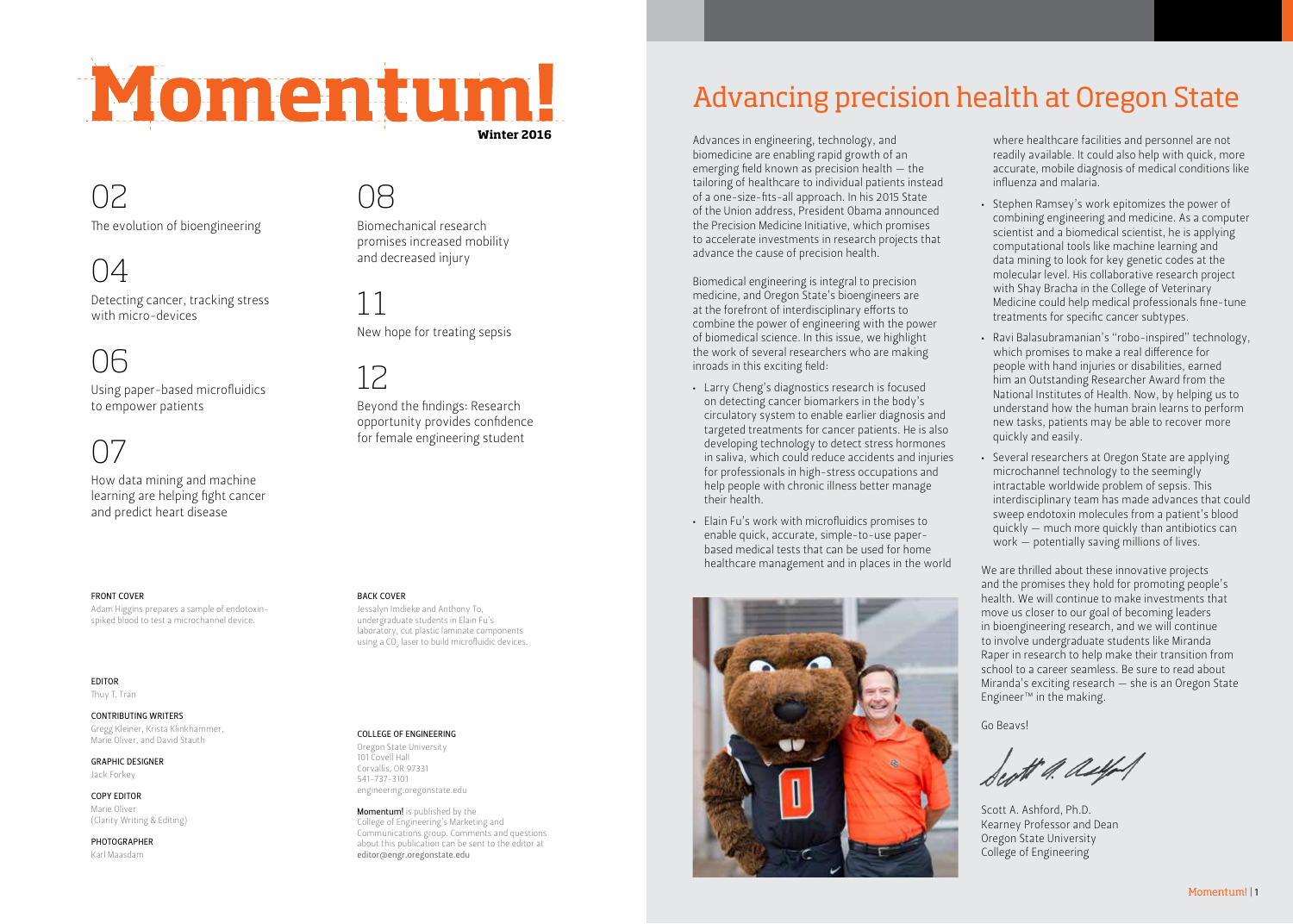## The evolution of bioengineering

*By Krista Klinkhammer*

When Jim Sweeney took a test in high school to gauge his career interests, he had to look up the profession recommended to him: biomedical engineer. The description piqued his interest enough to apply to a college that had such a program. Little did he know when he checked the "biomedical engineering" box during registration for his freshman year at Brown University that he was at the forefront of a discipline headed toward exponential growth over the next 40 years.

Biomedical engineering is a discipline within the broader field of bioengineering. At the time Sweeney

entered college, only a handful of schools in the United States offered biomedical engineering or bioengineering degree programs. Technological and scientific advances contributed to establishing bioengineering as a formal discipline, and interdisciplinary collaboration fueled this growth. Given the broad nature of the field, bioengineering requires a solid foundation in engineering in addition to biological and life sciences. Successfully applying bioengineering to complex problems involves integrating these disciplines.

As Sweeney looks back from the vantage point of his position as head of the School of Chemical, Biological, and Environmental Engineering, he reflects on the significant impact bioengineering

and biomedical engineering have had on medicine, healthcare, science, and engineering. Today, more than 130 accredited undergraduate programs in these disciplines exist. Even with an overall decline in private sector employment of 2.9 percent between 2001 and 2010, the United States bio-industry grew by 6.4 percent. Biomedical engineering tops Forbes' 15 Most Valuable College Majors, and is projected to have a job growth rate of 61.7 percent. According to Forbes' list of master's degrees with the highest salary potential, biomedical engineering is tied for fifth place with electrical engineering.

At Oregon State, the undergraduate bioengineering degree program formally resides in the School of Chemical, Biological, and Environmental Engineering, but the field in general touches each school in the College of Engineering. V. John Mathews, who joined Oregon State as head of the School for Electrical Engineering and Computer Science in August 2015, seeks faculty who are not only experts in their respective fields, but will contribute to bioengineering research. "I have at least three faculty members in EECS who have joint appointments in departments with a bio-emphasis, and I think every faculty member could have a part to play in potential bioengineering collaborations," he said.



Electrical engineers have long been involved in developing medical tools and technology, but when Mathews began his career, collaboration was lacking.

"When I started in academia, it was not easy for engineers and doctors to talk to each other," he said. "Later, as technology, science, and medicine progressed, we realized that we had a lot to offer each other, and we started learning each other's language. It was very clear that there was a lot we could do."

As the power of collaboration was realized, developments began to emerge.

Mathews was first exposed to applying his electrical engineering background to medical applications when a doctor approached him asking for help in analyzing ultrasound data gathered from chick embryos.

"I started looking at the data, and things became interesting," said Mathews. "We were able to find connections in the data that related to what the doctor was trying to explore."

These connections led to discussions with a doctor of maternal fetal medicine, where further research brought about the development of tools for understanding the evolution of the placental circulation system and the relationships between maternal and fetal circulation systems. These tools include a system for early detection of preeclampsia, a disease that affects between six and eight percent of

all pregnant women and is one of the major causes of maternal and fetal death.

In the 1980s and 1990s, the Whitaker Foundation was a catalyst for bioengineering growth nationally. Founded by U.A. Whitaker, a prominent mechanical engineer, electrical engineer, lawyer, and entrepreneur, the organization contributed more than \$700 million to various academic institutions in support of interdisciplinary medical research, with a focus on bioengineering and biomedical engineering. In 1999, Oregon State benefited from the Whitaker Foundation's generosity for the third time, when a three-year, \$1 million grant allowed the creation of the undergraduate bioengineering degree program and the bioengineering education and research center.

Today, the College of Engineering strives to be a leader in bioengineering research and innovation, and to graduate engineers who will positively shape individual lives and the world. Bioengineering couples the problem-solving inherent to engineering with the humanitarian aspects of medicine and healthcare, making it an attractive option for students who want to create a better future.

"It's a very 'helping' discipline, making it attractive to a more diverse student population, including women," said Sweeney. "It's a direct way to make an impact on the world and on others."  $MI$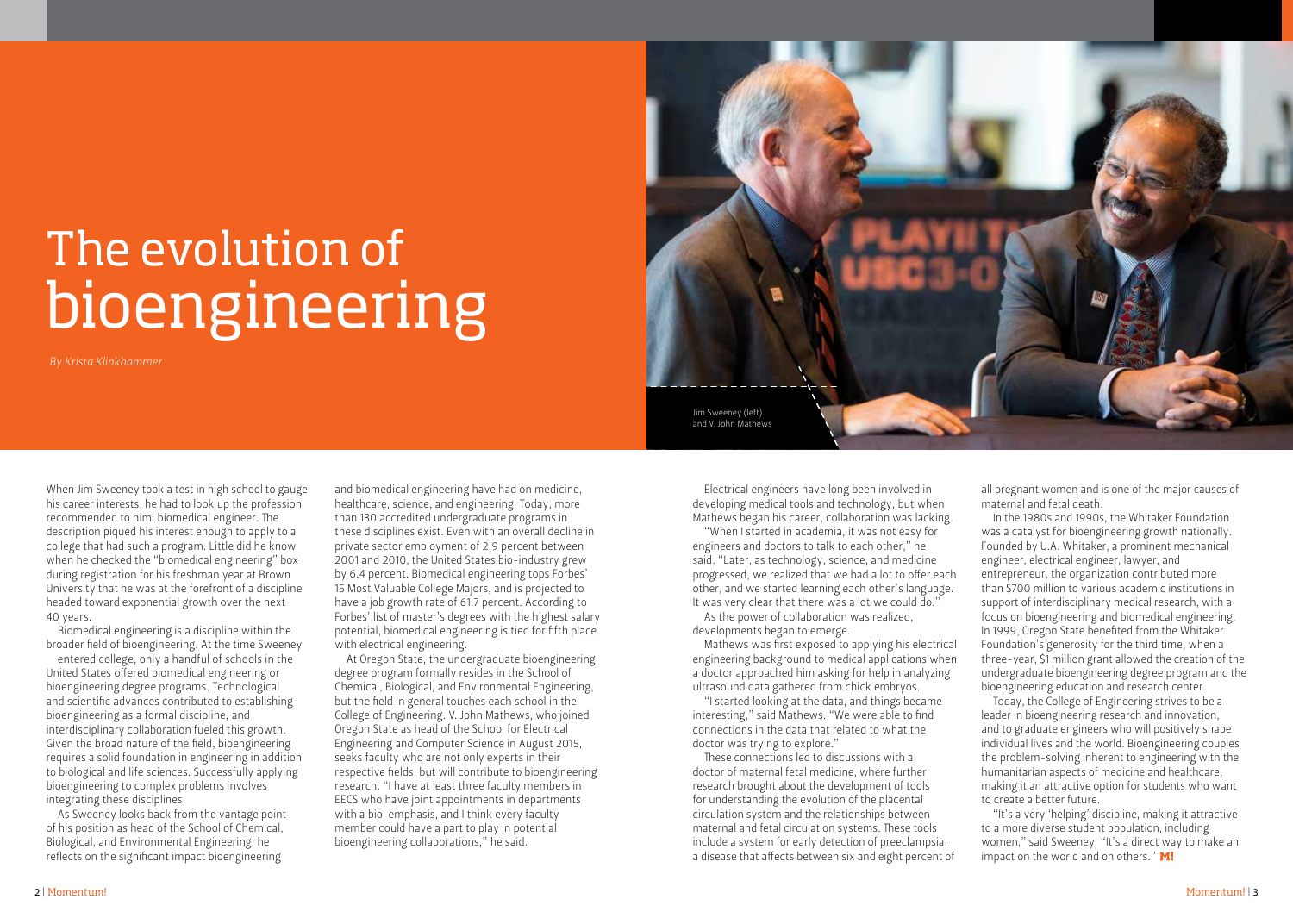

cancer, tracking stress with micro-devices

What if doctors could use a tiny microchannel device and a simple blood sample to detect cancer very early on — before a patient even shows any symptoms and avoid invasive biopsy surgeries?

What if a similar device could be used to quickly determine the efficacy of cancer treatments like chemotherapy by revealing biomarkers in the blood and immediately adjusting the dosage?

What if soldiers, firefighters, and others could wear tiny microsensors inside their mouths that would track and transmit stress or pain levels in real-time, based on a hormone secreted in their saliva?

Larry Cheng, assistant professor of electrical and computer engineering, is focused on developing these devices. His cancer diagnostics research, which blends electrical engineering with biomedicine, seeks to detect mutant circulating tumor DNA or RNA cancer biomarkers — in the body's circulatory system. It's a challenging goal.

"It's hard to directly detect low amounts of the targeted mutant genes in the background among high levels of normal sequences," Cheng said. "And differentiating the minute differences in the mutated sequence is also quite challenging."

The daunting odds have not dampened Cheng's enthusiasm for the research that could potentially have a huge impact by allowing doctors to diagnose cancer earlier and fine-tune treatment regimens on the fly. Collaboration is key to making the impact Cheng envisions.

"We are engineers and not cancer biologists, so we talk to the biologists and physicians to see what they

need, and then figure out a way to help them make their diagnostics more efficient using engineering," he said.

To develop these devices, researchers have to overcome two hurdles: 1) enabling high-throughput transport of blood from a sample through a sensor and 2) achieving efficient and selective capture of target DNA in the blood.

Cheng and his graduate students addressed the first hurdle by incorporating microchannel technology and a sensor into the same device on a microchip. They use microfluidics to efficiently move a lot of blood through the device in very close proximity to the sensor's surface.

To address the second hurdle, they engineered the sensor's surface area to attract and bind target DNA to a specific probe. The material glows when excited by light, and its intensity indicates how much of the molecular biomarker is present. The technique will help doctors determine the effectiveness of a current cancer therapy and make quick adjustments, instead of waiting days or weeks for test results to be returned.

In addition to his work on cancer, Cheng just received a \$340,000 grant from the National Science Foundation to explore how microsensors can be used to identify certain hormones secreted in saliva when a person is under stress or experiencing symptoms like fatigue.

"The target with this project is to develop a sensor that can support real-time monitoring of salivary biomarkers," Cheng said. "We're looking at a trace-

associated hormone that boosts heartbeat and is also released into the saliva. We want to detect this biomarker in order to track psychological stress."

Traditional mouth swab tests for salivary biomarkers take time for the results, but Cheng's team is working on real-time monitoring that would wirelessly transmit results every minute or two, from a device so small it could be placed inside a person's mouth.

Unlike DNA or glucose, however, this particular hormone in the saliva carries no charge and has no electrochemical reactivity, so it can't be tracked using traditional methods. And because it is mounted in the mouth, optical property analysis is not an option, either. So Cheng and his team are working to develop a polymer that will change conductance when it binds to the target hormone molecules.

"Developing this polymer is the key," Cheng said. "We can't use optical sensing, because it's too bulky for a wearable device, and we can't rely on traditional electrochemical detection the way we measure glucose, so we need to come up with a new method for detection."

The technology could be used for jet fighter pilots and military drone operators, whose stress levels can impact their response to conditions they encounter.

Data from the paper-thin, flexible device could be wirelessly relayed to key personnel to help determine a pilot's psychological condition before a mission, and make adjustments to duties or workload accordingly. Others working in high-stress jobs, such as firefighters battling wildfires, might benefit from the technology in the same way. In the medical industry, the technology could be used to monitor anxiety in surgical patients and in the self-management of chronic diseases.

As the field of precision health continues to expand, the demand for more engineers with an understanding of both biomedicine and engineering will grow. Because most electrical engineering students have not been exposed to much biotechnology, Cheng has developed a new class called Biosensors and Medical Devices to teach students about how diagnostic tests are performed in terms of chemical, optical, and electrical responses. Students also learn how fluids flow through a microdevice, how to move molecules to a sensing surface, and the chemistry that binds molecules to that surface.

"It introduces engineering students to the concepts that are required to develop the types of biomedical devices we're working on," Cheng said. M!

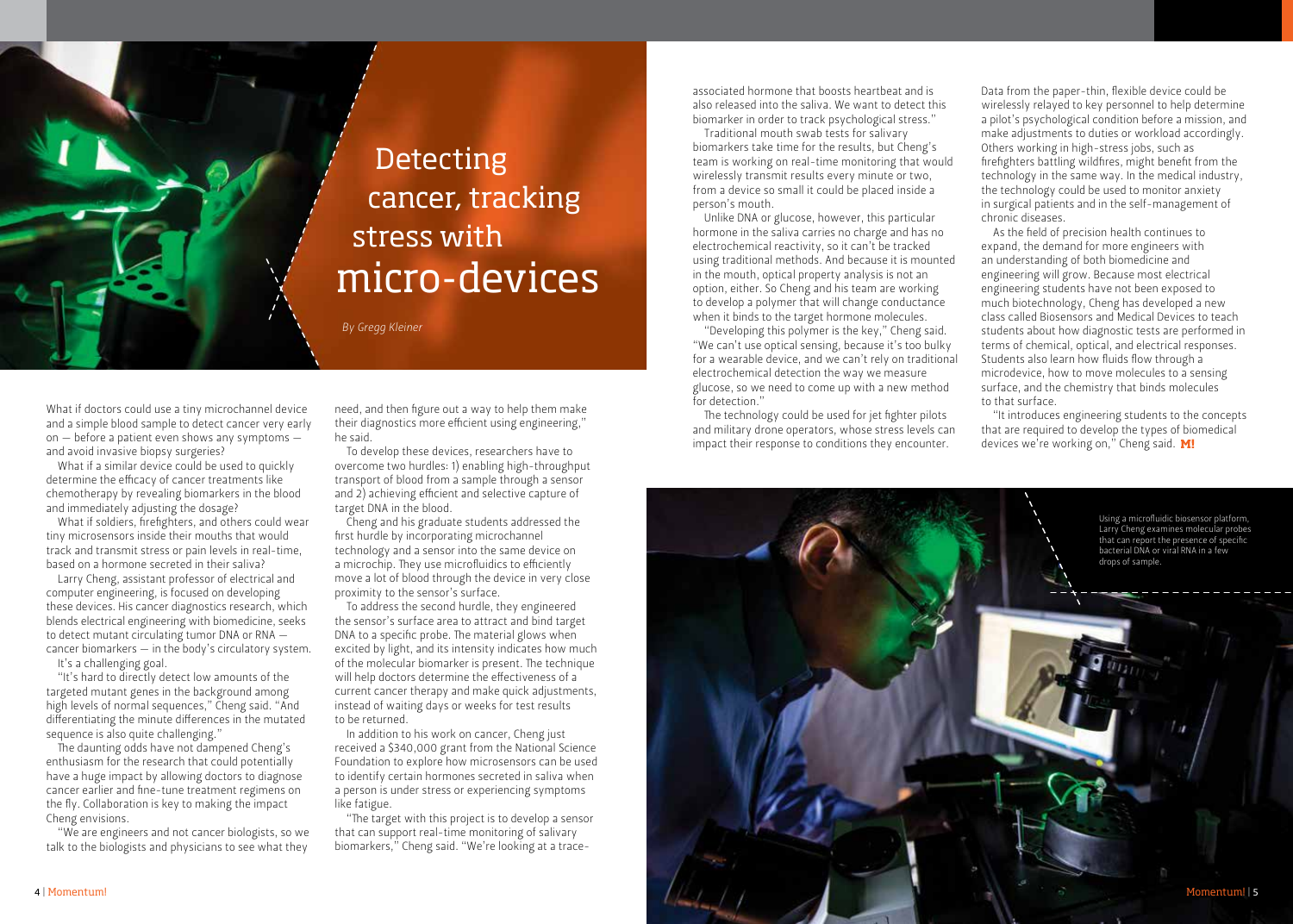## Using paper-based microfluidics to empower patients

*By Gregg Kleiner*

## How data mining and machine learning are helping fight cancer and predict heart disease

*By Gregg Kleiner*

To help people more easily monitor their health, Elain Fu is applying the science of microfluidics to develop simple-to-administer, more accurate, paper-based medical tests that offer almost immediate results. Fu recently came to Oregon State as an assistant professor of bioengineering in the School of Chemical, Biological, and Environmental Engineering.

Paper-based microfluidics takes advantage of the capillary action of porous materials to direct fluids and reagents through test strips and display the result visually — similar to how a pregnancy test works.

Fu wants patients to be able to take out a test and use it without plugging in a device, storing chemicals in the refrigerator, or performing some elaborate procedure. Her current research focus is on a rapid-response, home-based test to help people who are born with a genetic disorder called phenylketonuria (PKU), a life-long condition caused by the lack of an enzyme that converts one essential amino acid (phenylalanine) into another (tyrosine). Without the missing enzyme, phenylalanine builds up in the blood and inhibits the transfer of other essential amino acids to the brain, resulting in permanent cognitive deficiencies.

The majority of patients with PKU treat the disorder by avoiding phenylalanine-containing foods (mainly proteins) and consuming a prescribed dose of synthetic protein formula in drinkable form. Although blood tests can be administered to determine their levels of phenylalanine, the tests take a number of days to process in a lab. This lag time is a critical barrier to improving therapy for PKU patients.

"PKU patients want to have something to help them track how diet therapy impacts their phenylalanine levels," said Fu. She is developing a simple home phenylalanine test that will give patients faster feedback on their phenylalanine levels.

A drop of blood is placed on a paper-like strip, and capillary action moves the fluid through a series of dried reagent depots in the strip. When the patient folds the top part of the test down and presses it against the lower part, a visible indicator shows the phenylalanine level in the person's blood when the sample was taken.

"Personalized medicine is all about empowering patients to take charge of their own health," Fu said. "The PKU community is very excited about having this tool to help them take charge of their own health and maintain their therapy."

Some of Fu's other research is aimed at developing more accurate, rapid-response field tests for influenza and malaria, because many such tests currently on the market perform poorly (current tests have accuracy rates of 30 to 70 percent).

"Paper microfluidic tests are uniquely suited to addressing needs in low-resource settings in the developing world, where you might not have trained technicians or even electricity," Fu said. "But they are also suited for at-home healthcare."

She hopes that her research and development of simple test kits will help not only PKU patients, but many others who would likely benefit from therapy monitoring in the home, including people with epilepsy and other neurological disorders. M!

As the world searches for cures to cancer and cardiovascular disease, Stephen Ramsey, assistant professor of computer science and biomedical sciences, is applying computational tools like machine learning and data mining to sift through massive datasets and tease out information buried deep within genetic codes at the molecular level. His goal is to gain insights into disease mechanisms that will lead to new therapies for prevention and treatment.

Ramsey holds an appointment in the School of Electrical Engineering and Computer Science and also in the Department of Biomedical Sciences in the College of Veterinary Medicine. For the past year, he has been attempting to more accurately quantify an individual's risk of heart disease based on genetics. He and his collaborators are looking for ways to reduce plaque buildup inside human arteries without using high doses of cholesterol-regulating statins, which produce side-effects.

The research team treated mice with a lipidlowering drug and subsequently observed a decline in plaque buildup in the aorta. Unfortunately, the drug won't work on humans, because the mouse strain's genome is tailored to respond to the drug. The researchers hope to understand how lipid lowering, regardless of how it is achieved, leads to plaque regression and ultimately results in less inflammation in the artery wall.

"This migration of macrophage cells from the plaque is very interesting  $-$  something is causing the cells to become motile and the plaque to thin, so we want to know what the molecular trigger is that does this in mice," Ramsey said. "If we can discover that,

perhaps this same molecular mechanism could be targeted in humans for therapeutic benefit."

Ramsey and his team are using machine learning to identify small regions of the genome that are important for regulating gene expression in plaque. Mapping the locations of these regulatory elements is difficult, and to accomplish their goal of globally mapping their locations across the genome, they must integrate multiple kinds of quantitative evidence. Evidence is derived from a variety of molecular measurements from cells, which requires grappling with huge, heterogeneous, biological datasets to better understand variations over the course of disease.

On the cancer side of his research, Ramsey is collaborating with Shay Bracha in the College of Veterinary Medicine to analyze data on gene expression and compare canine bladder cancer to human bladder cancer in hopes of fine-tuning cancer treatment for specific subtypes.

"Computer science and data science have provided a wealth of techniques that we hope will be beneficial for improving our understanding of the molecular basis of cancer," he said. "These techniques include pattern finding, data mining, data visualization, machine learning, and so on."

The costs of analysis have come down and analytical methods have improved, so it is now possible to perform genetic studies for hundreds of thousands of subjects. Tapping even more robust computational tools to mine and analyze the burgeoning amounts of these data is helping to advance precision medicine. M!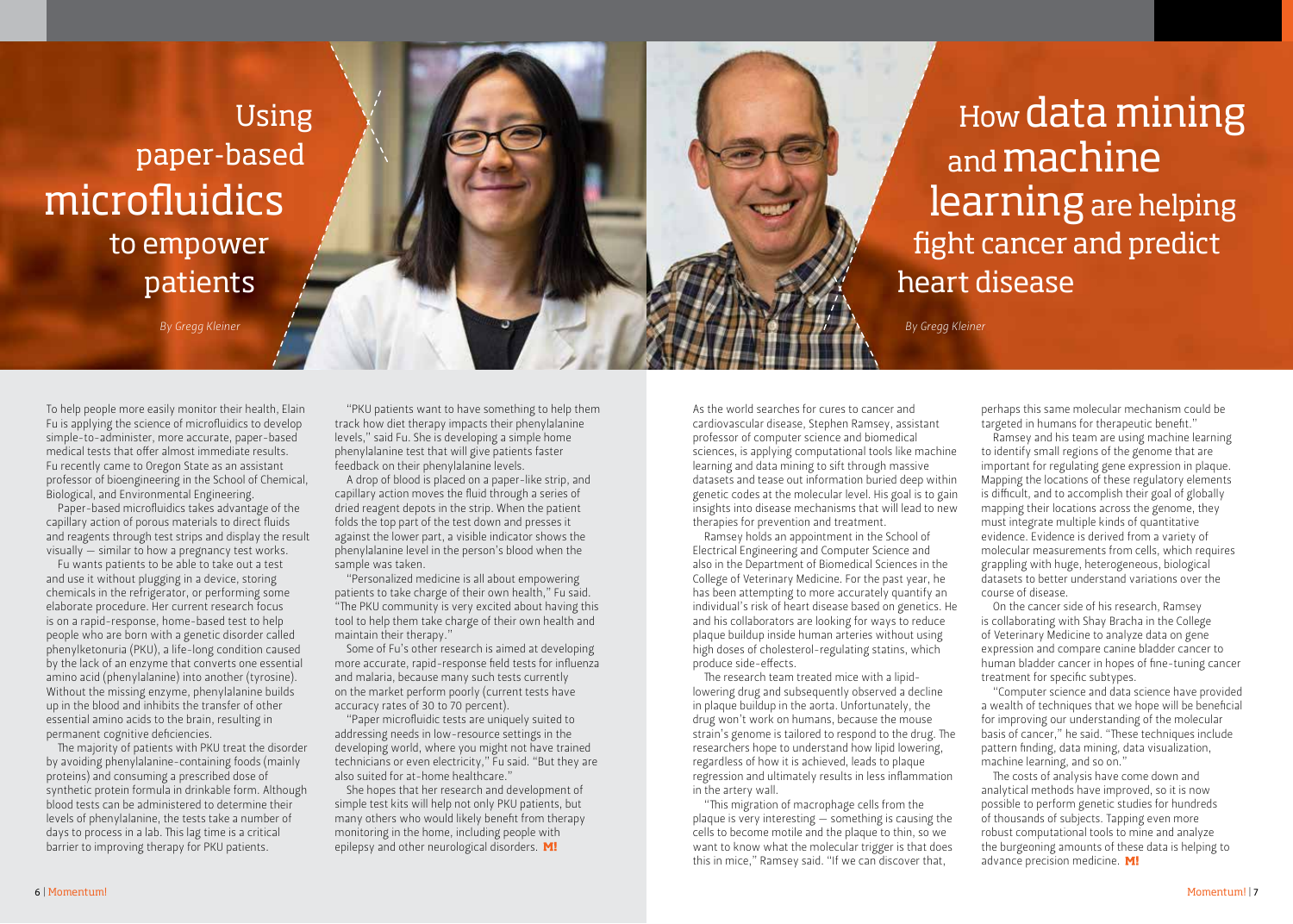## Biomechanical research promises increased mobility and decreased injury

*By Marie Oliver*

Undergraduate students Justin Casebier and Forrest Ling review designs of an implantation mechanism to ensure that it fits snugly with surrounding biological tendons. *Opposite page:* Ravi Balasubramanian

Although the human hand contains nearly 40 muscles, only three nerves control them, so the loss of just one nerve through accident, disease, or genetics can severely limit finger dexterity and weaken a person's grasp strength.

"You lose one nerve and you can't flex the fingers, which means you can't hold a cup. You can't hold a spoon. You can't hold a pen. You can't do anything, really," said Ravi Balasubramanian, assistant professor of mechanical engineering and director of the robotics and human control systems lab at Oregon State University.

In traditional orthopedic surgery, surgeons use sutures or anchors to reconnect or reroute tendons to muscles or bones. Although patients might gain mobility after this type of surgery, their fingers may be required to flex or extend together, and the distribution of force may become static. "Think of a car with only one gear; you could only go at one speed. That's basically what the suture is doing for you," said Balasubramanian.

Functionality can be affected in other body parts, too — knees, hips, feet, shoulders, elbows — anywhere tendons connect to muscle. Injuries that affect these body systems can be particularly traumatic for athletes, dancers, and others who need to rely on their bodies to perform precision movements.

Over the past 15-plus years, Balasubramanian has been trying to improve people's lives by drawing on his knowledge of mechanical engineering ('00, B.S. Mechanical Engineering, National University of Singapore) and robotics ('06, Ph.D. Robotics, Carnegie Mellon University), and blending that knowledge with a deep study of the human body. Using robotic technology as his inspiration, he developed a breakthrough technology a few years ago that provides an alternative to using sutures for attaching muscles to tendons in certain applications, such as tendon transfer surgery. His pioneering hand implant earned him an Outstanding Researcher Award from the National Center for Simulation in Rehabilitation Research at the National Institutes of Health.

His research group is now working toward animal and clinical trials of the implant. "We have already proved the concept in human and animal cadavers," said Balasubramanian. "Now we're moving toward live animal trials within the next year or so."

In recent months, supported by a National Science Foundation grant, Balasubramanian has met with more than one hundred groups, including surgeons, physiotherapists, implant companies, and insurance companies, to determine the commercialization potential for the implant. "We're learning that there are very specific conditions for which our implants will be useful," he said. It's possible that athletes may be the first to benefit from the technology, since their ability to recover from injury can mean the difference between having a career or not having a career, and even a few extra ounces of strength can make a big difference in sport performance.

Meanwhile, Balasubramanian has other research projects in the works, and they also build on his primary interest in the physics of movement.

"The goal of my research is to blend robotics and the human body, where we're drawing inspiration from the human system to improve robotics, and at the same time drawing inspiration — what I call 'robo-inspiration' — from robots to enable human function," he said. "So if my work enables an elderly person to use a robot to perform daily activities at home, that's a big plus for me. And if the robotics

technology that I develop can be implanted inside a human to enable that person to lead a better quality of life, then that's a big plus for me as well."

In one project, Balasubramanian looked at how the human brain learns to perform new tasks. What his team learned could help physical therapists and other medical professionals design rehabilitation programs that will allow patients to recover more easily and without the risk of re-injuring themselves.

Many tasks in daily life involve precision positioning, and these tasks can cause excessive stress on the human body. Activities like assembling parts or operating equipment in a manufacturing environment, playing a musical instrument, or using a computer mouse, keyboard, or video-game controller involve significant use of the wrist and fingers and can cause chronic health problems like carpal tunnel syndrome or other repetitive stress injuries.

Balasubramanian's research team asked human subjects to perform various tasks, such as navigating with a computer mouse, with a commercially available robotic hand. They measured the speed and extent of the movement the subjects used, and how much force they applied in holding the hand. They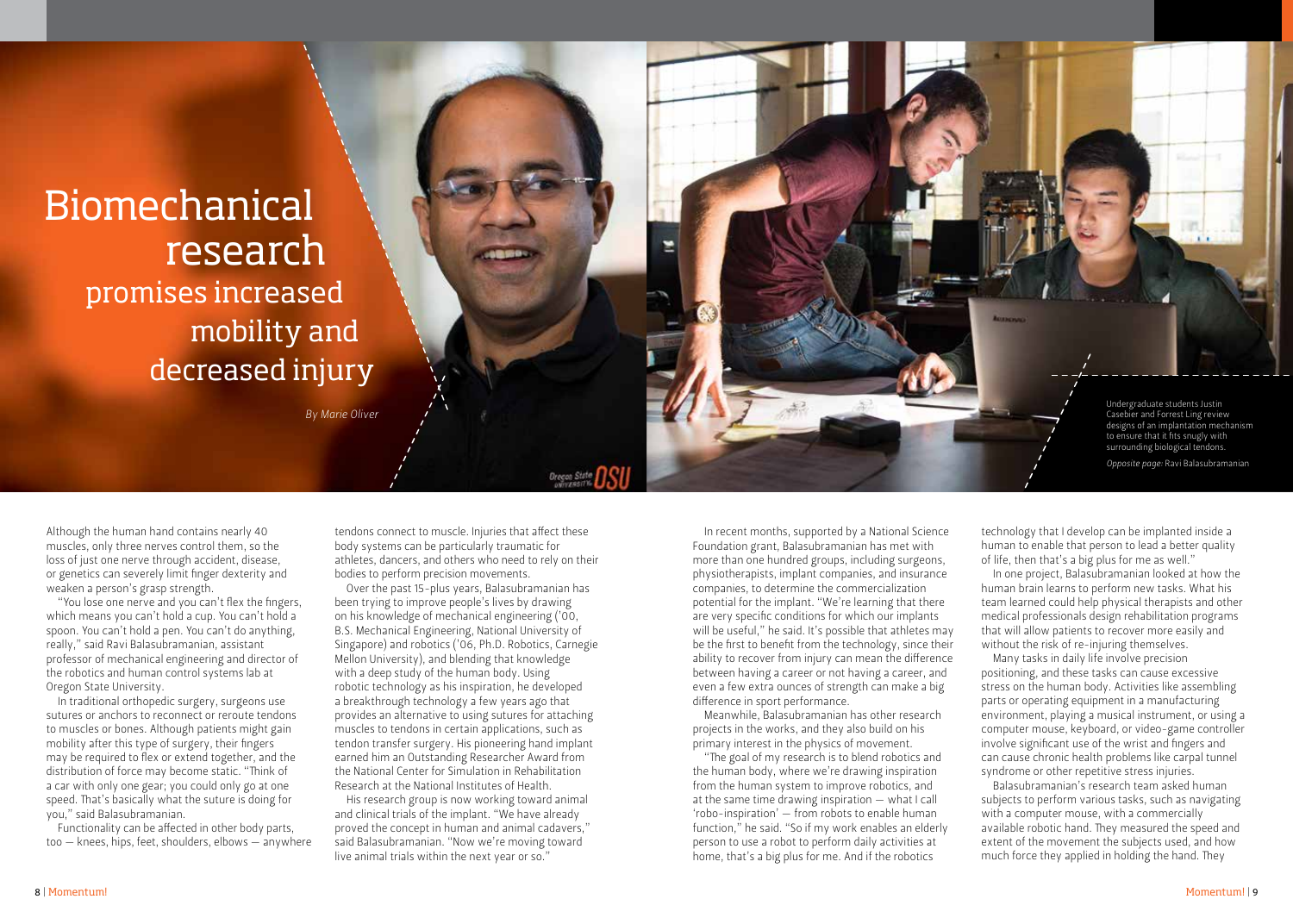observed that the force with which the subjects held the robot changed as they learned the task.

"The force they used increased and then decreased as the accuracy of the movements exponentially increased," said Balasubramanian. "The point at which the force peaked was the same time when the error reached a steady state — when accuracy stabilized."

The study team inferred two stages to the learning process. "We found that people don't care about how much effort they're using when learning a task; they care only about performing the task well enough," said Balasubramanian. "So they prioritize task performance over effort. Once a task is learned, they start reducing the effort they're using. "

When someone is learning to perform a task and they apply too much force, they could injure themselves. "In playing tennis, for example, if you're learning a particular shot that requires you to hold the racket in certain way, our research shows that the person will hold it with a huge amount of force while learning to perform the task properly, and this can cause injury," said Balasubramanian. "So maybe we can explore new methods of learning that reduce stress early in the learning process. This understanding also could be useful in helping someone to relearn a task after surgery, a stroke, or accident."

The results also suggested that learning periods increased as the accuracy requirement increased. For example, learning to use a smaller keyboard on a smart phone takes more effort than learning accuracy on a tablet. "Coupled with the high grip force required with increased gain level, both transiently and after adaptation, this poses an increased risk of upper extremity musculoskeletal disorders, such as wrist injuries and carpal tunnel syndrome," said Balasubramanian. "This suggests that more detailed studies of hand stiffness adaptation linked with computer and device design are worth pursuing, to minimize the risk of injury."

Balasubramanian is excited to be an integral player in Oregon State's burgeoning robotics group. "It's a fantastic environment, and we create impact on an international level," he said. "All of the faculty here really enjoy working with our top-notch students."

If Balasubramanian and his colleagues continue to be robo-inspired, and to gain inspiration from the human body to design robotic technologies, they have a very good chance of succeeding in their goal of building the best robotics program in the country.  $M!$ 

*Abby P. Metzger contributed to this article.*



Ravi Balasubramanian and undergraduate student Justin Casebier discuss implantation sites in the human forearm.

## **New** hope for treating sepsis

*By David Stauth*

They used to call it "blood poisoning," and the term is still descriptive, if outdated. Like a poison, sepsis works fast and is frequently deadly. A modest infection suddenly turns into whole-body inflammation, complete with fever, flushed skin, swelling, and hyperventilation.

The risk of sepsis is surprisingly common. It can develop after an injury from an automobile accident, from a dirty wound, during an extended operation in a hospital, or opportunistically when people with a weak or compromised immune system contract an infectious disease.

In the United States, one out of every four people in a hospital emergency room is there because of sepsis. More than \$20 billion was spent on this problem in 2011 — it's the single most expensive cause of hospitalization. Even with aggressive treatment, about a third of the people diagnosed with sepsis worldwide, which number in the millions, do not survive. It killed Pope John Paul II and at least two sitting U.S. presidents.

The term sepsis means "the process of decay" and was first identified by Hippocrates around 400 B.C. As a syndrome leading to multiple organ failure, it is an apt description. But unlike most forms of decay, sepsis works amazingly fast. Every hour of delay in administering an antibiotic can raise the mortality rate by another eight percent.

"Sepsis is a hidden killer, the one nobody really talks about," said Adam Higgins, associate professor of bioengineering. "It kills more people in the U.S. every year than AIDS, prostate cancer, and breast cancer combined, and you still don't hear much

Undergraduate student Alden Moss examines a cuvette containing blood that has been treated in a microchannel device.

about it." In many cases, the death certificate may list cardiac arrest, kidney failure, or other medical condition as the cause of death, even though sepsis was the trigger for those conditions.

Fortunately, hope is on the horizon for treating this syndrome. Several researchers in the College of Engineering are working with teams of undergraduate and graduate students on a project that may soon have the whole world talking about sepsis. Finally, there may be a way to combat it with something other than antibiotics, which often don't work.

"A big part of the problem with sepsis is that it moves so rapidly," said Joe McGuire, bioengineering professor. "By the time it's apparent what the problem is, it's often too late to treat it. What we have in mind is a way to process the blood and prevent sepsis, something that could be used at any time."

The underlying cause of sepsis is endotoxins molecules that are released from bacterial cell walls and lead to rapid, systemic inflammation. These pieces of bacteria can disrupt the immune response, causing it to overreact. Patients can quickly develop blood clots and other problems that lead to multiple organ failure. If given early enough, antibiotics and other treatments can sometimes stop the process, but they may not work as fast as the sepsis does.

"Once these bacterial fragments are in the bloodstream, antibiotics won't always work," said McGuire. "You may have successfully eradicated the living bacteria even as a patient is dying."

The approach in development at Oregon State is to move blood through a very small processor about the size of a coffee mug and literally grab the endotoxins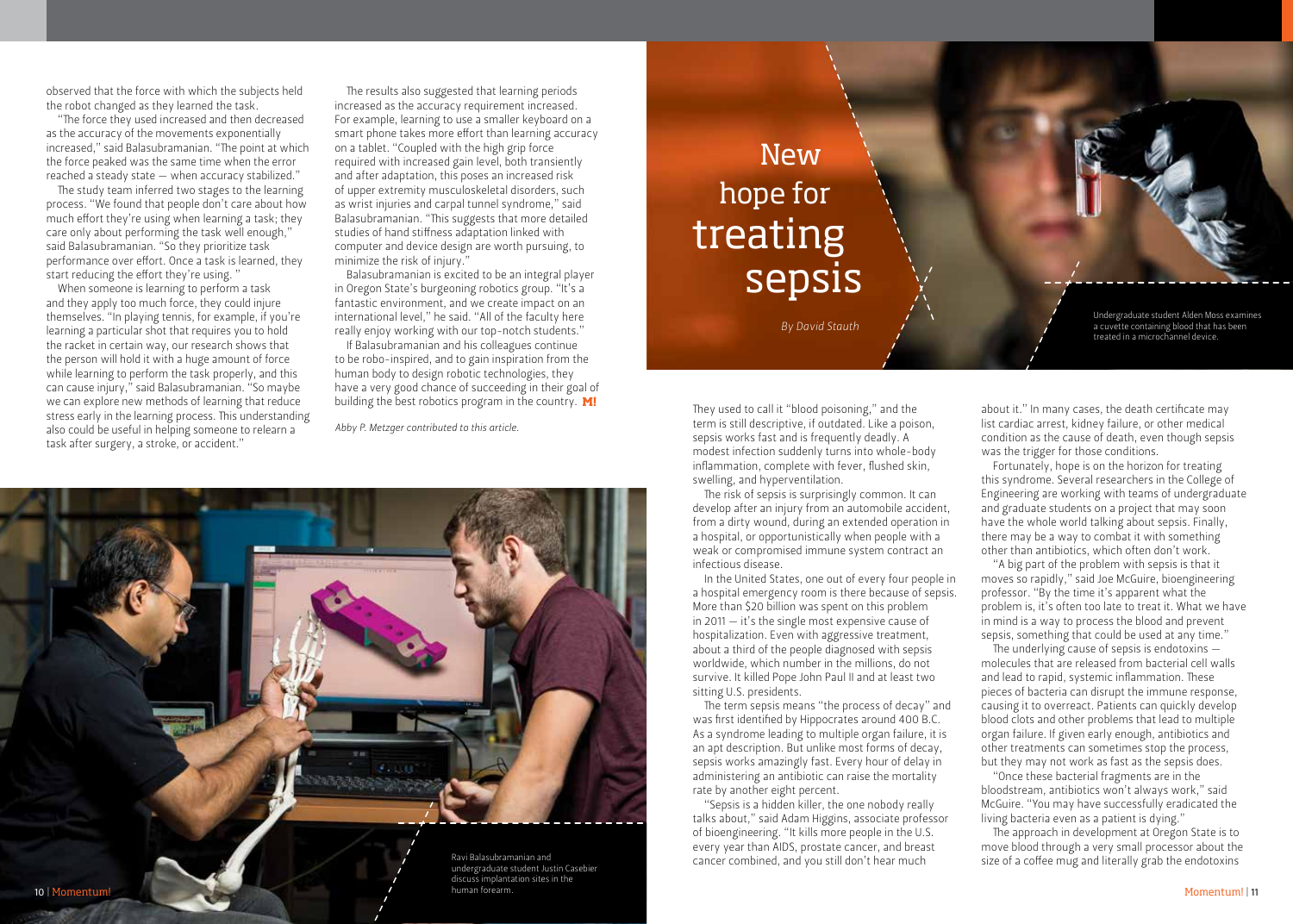and remove them. The concept is surprisingly simple, and builds on some of the university's revolutionary work with microchannel technology.

By moving fluids through tubes the width of a human hair, microchannels accelerate chemical reactions and heat transfer. They can be produced in mass quantity at low cost and stamped onto a range of metals or plastics that are then used to process large volumes of liquid in a comparatively short time. Other researchers at Oregon State are studying microchannel applications in heat exchangers, solar energy, and chemical manufacturing.

In this case, the liquid is blood, which may contain the endotoxins that cause sepsis. In Oregon State's system, blood can be pumped through thousands of microchannels coated with something researchers call "pendant polymer brushes." These are tiny strands equipped with chemicals that can grab endotoxin molecules like a fishing hook. On the business end of the strand is a peptide, a bioactive agent that binds tightly to the endotoxin and

removes it from the blood, which then goes directly back to the patient. To keep blood proteins and cells from sticking or coagulating in the channels, the strands also have been designed with repeating chains of carbon and oxygen atoms anchored on the surface.

"This doesn't just kill bacteria and leave floating fragments behind; it sticks to and removes the circulating bacteria and endotoxin particles that might help trigger a sepsis reaction," said Karl Schilke, assistant professor of bioengineering.

The team hopes to use low-cost polymers to keep the technology costs low. "The device should be inexpensive enough that it can be used once and then discarded," said Schilke. "The low cost would also allow treatment even before sepsis is apparent — a prophylactic approach to prevent it, not just treat it after the fact. Anytime there's a concern about sepsis developing due to an injury, a wound, an operation, an infection, you could get ahead of the problem."



Blood is collected into a vial after being treated in a microchannel device.

The researchers recently received a \$200,000 grant from the National Science Foundation and an OSU Venture Development Fund grant of \$150,000. These investments will allow them to refine the design and move the technology closer to clinical trials. The emphasis is on demonstrating the efficacy of the microfluidic device architecture and surface coating, with a goal of moving the project to commercialization. The value of this medical technology could be enormous once the work is complete. "When we first conceived of this approach to prevent sepsis, my initial reaction was, 'Wow!' " said McGuire. "Think of the number of deaths we could prevent. Think of the billions of dollars spent in intensive care that could be available for something else. Think of all the infants and young people who could have their whole lives given back to them." M!

## Beyond the findings

#### Research opportunity provides confidence for female engineering student

*By Krista Klinkhammer* 

Now entering her junior year, Miranda Raper already has three years of lab experience under her belt, and has learned a lot about how to structure and execute research. She also has developed a couple of key intangibles: the confidence to thrive as a female in the male-dominated engineering world, and a drive to help other women engineers succeed.

Raper's first exposure to research came the summer after her freshman year, when she worked in Karl Shilke's lab through the Johnson Internship Program. She quickly discovered a passion for research, and spent time on several different aspects of a project focused on a cure for sepsis, giving her

a broad overview of the research (see *New Hope for Treating Sepsis*).

Becoming familiar with the analytical techniques used in the sepsis project was a key part of her learning. For example, she used optical waveguide lightmode spectroscopy to obtain *in situ* measurements of the surface immobilization of biomolecules in an aqueous environment.

"This technique measures refractive index changes from which the mass of the adsorbed species can be calculated," Raper explained. "We flowed lipopolysaccharides — which are part of the membrane in the bacteria — across a peptide-coated surface, to see if they stuck to the surface. That was an indication of whether or not there is an interaction between the two."

After her first summer, Raper continued on as an intern, and her research became more focused, turning into her honors thesis.

"I'm studying the attachment of a polymer tether to the end of the peptide and seeing if that changes how the peptide interacts or how it forms different structures," she said. "I'm trying to find out how to chemically attach the two and have it be a covalent attachment, and whether or not the peptide can adopt a helical structure."

Raper was a high school valedictorian with a professed love of math and science. She recently earned an honorable mention in the Barry Goldwater Scholarship and Excellence in Education program for



her work on the sepsis project, and also won the Women in STEM award from the Honors College. But even with this stellar résumé, studying engineering has raised some doubts in her mind from time to time. "In my first year of pro-school, classes were very difficult," she said. "It went through my mind that I'm not smart enough to be an engineer. But I know that's not true."

The challenges inherent with the discipline coupled with the uphill battle of being a minority are dealbreakers for many women.

"There are men in my field that think because you are a woman you know less, and that has been frustrating — trying to work in teams when people don't trust your judgment," she said.

Luckily for Raper, the confidence she has gained through her research has enabled her to overcome those challenges.

"I'm not afraid to speak up," she said. "I try and get everyone to work as a team, and if I have an idea I say it, regardless of whether or not it gets shut down. The fact that I now have the confidence to speak out is tremendous to me." She is also active in the Society of Women Engineers, which provides support for her and encourages other women to stay involved in engineering.

"Women shouldn't be afraid to do what makes them happy," she said. "Keeping more women in these programs and keeping them going is important. Having that support is a real booster, so that is why I stay involved."  $MI$ 

Miranda Raper and Karl Shilke prepare a bacterial assay to test the activity of antimicrobial polymer-peptide conjugates.